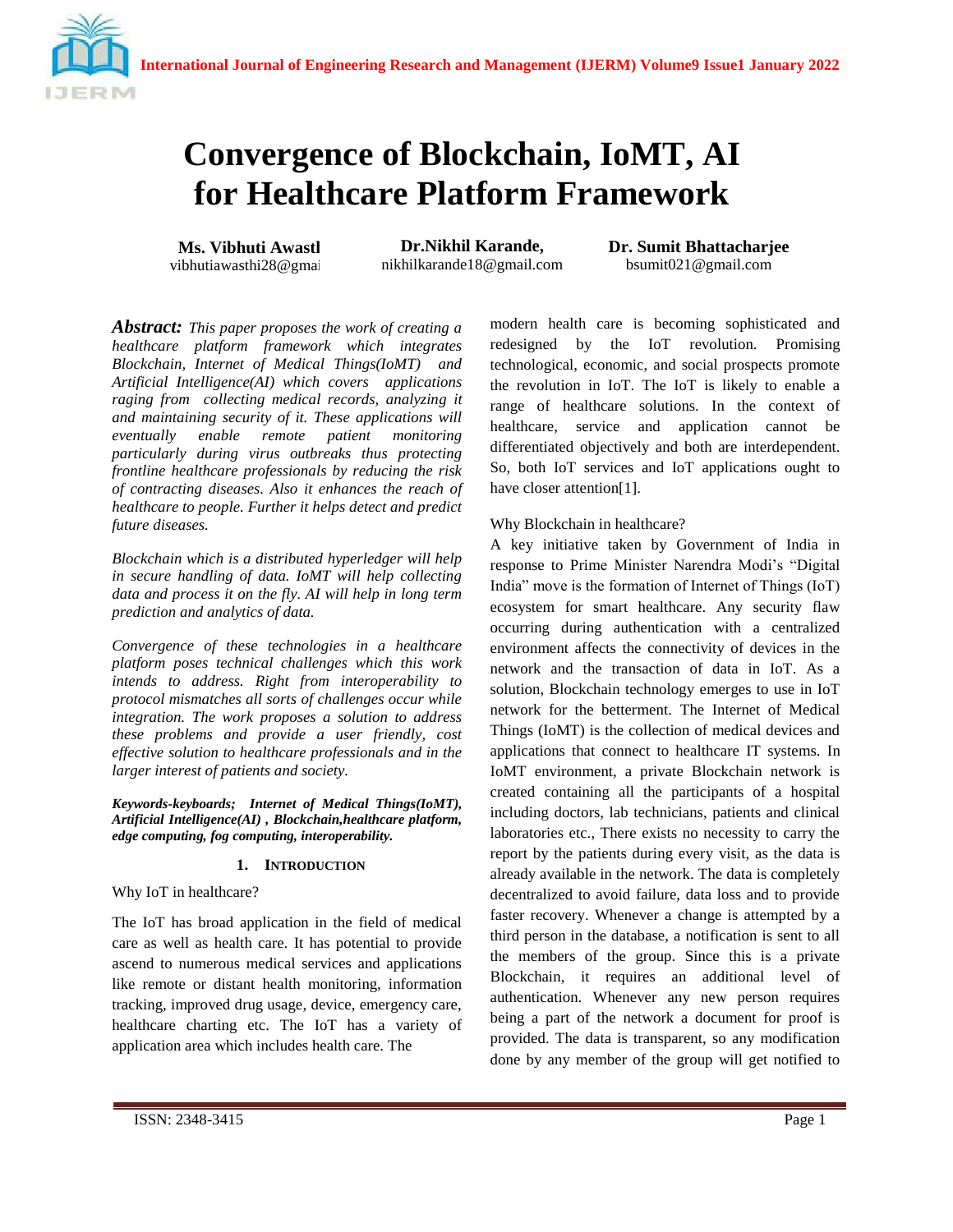

everyone. An additional level security can be provided for data transfer based upon the mutually agreed security parameter and any modification in database is accepted upon approval of all members[2].

Why Artificial intelligence in healthcare?

Artificial intelligence is the most vital area which can be explored more and more in this field. Healthcare robots are being used today but it will be used more in near future than today. To be futuristic, It may seem that, there will be a 50% increase in the use of robots by 2020. In fact, these robots perform simple, automated tasks such as delivering medications, food and lab results. Internet of medical things (IoMT) devices can also directly feed data into larger AI-driven healthcare analytics systems. These systems can diagnose heart disease, and detect blood infections and even certain types of cancer. These IoMT devices are being more improved and will be able to diagnose more diseases in future. Next-generation IoT devices will bring intelligent services as part of their offering, allowing for real-time data which enables some actions to be executed by the device if necessary, and then send back data to the patient and their clinical teams[3].

# **2. LITERATURE SURVEY**

Healthcare system plays a vital role in our day to day life especially for old age people. In the recent days, a hospital visit by an old aged person has become a customary one. The hospital system requires the patient to do a lot of tests just to make sure that they are perfectly fit. The records needs to be maintained properly else the tests which were performed should be done repeatedly which ultimately results in wastage of money and the health of the patient. The main objective of any healthcare management system is to provide high quality service to the patients. But this has become a very tedious one because of the ardent rules and laws imposed by the government and the hospital management[4]. One cannot always ensure that the service provided by the provider is always satisfactory. Sometimes the patient and the hospital cannot have a direct contact rather they go through an intermediate person. That person cannot be relied upon all the time. Sometimes if money is going to be the motive of the person, then his main objective will be making money and not on providing a quality healthcare service. The crucial part of any healthcare management system is patients' medical record. This data is distributes among

many systems and hence makes the process of accessing the data very difficult. Proper exchanging of the information is also not done properly in the current system. This creates a big gap which needs to be filled out by making use of proper mechanisms. The healthcare organizations store the reports of the tests and other procedures locally in the respective hospital servers. This might be easy from the hospital point of view. But they face a very serious flaw from the patients' view since they need to perform the tests again and again if they are not satisfied with the diagnosis and the treatment given by the hospital. This is really a time consuming procedure for the patient. The doctors also face issues if they are not able to diagnose the disease properly because of missing data in the reports. The maintenance of the records is also a very expensive procedure for a hospital management. Any healthcare system ultimately keeps patient health management as a priority and focusses on providing quality health services. But providing these become extremely arduous and lengthy with several regulations and laws being imposed. There is a huge gap between the payers and providers which is a major setback in providing quality health service. To make matters worse, there exists a dependency on the intermediaries in the supply chain. Data about the patients is critical and these are scattered across systems and this makes the data inaccessible and not handily available. The absence of a smooth process management renders this 316 K. Anitha Kumari et al. existing healthcare system incomplete. It can also not handle information exchange which makes it inadequate and in need of huge changes. The healthcare organizations still make use of outdated systems which house patient data. They can cover the functionality of storing the patient data locally but makes life difficult for medical practitioners during the time of diagnosis. It would be time consuming and tedious from patient perspective as well. This considerably increases the cost of maintenance of these businesses. The healthcare system thus obviously needs a better system to deliver appropriate patient care and high quality health care. But these organizations are wary of the huge misuse of data that could cause lot of trouble because of any breach. So there is always a need of the system which takes care of the flaws discussed above but at the same time should take care of two major issues: money and security. Small hospitals will not be having enough revenue to invest in servers to maintain the records. On the other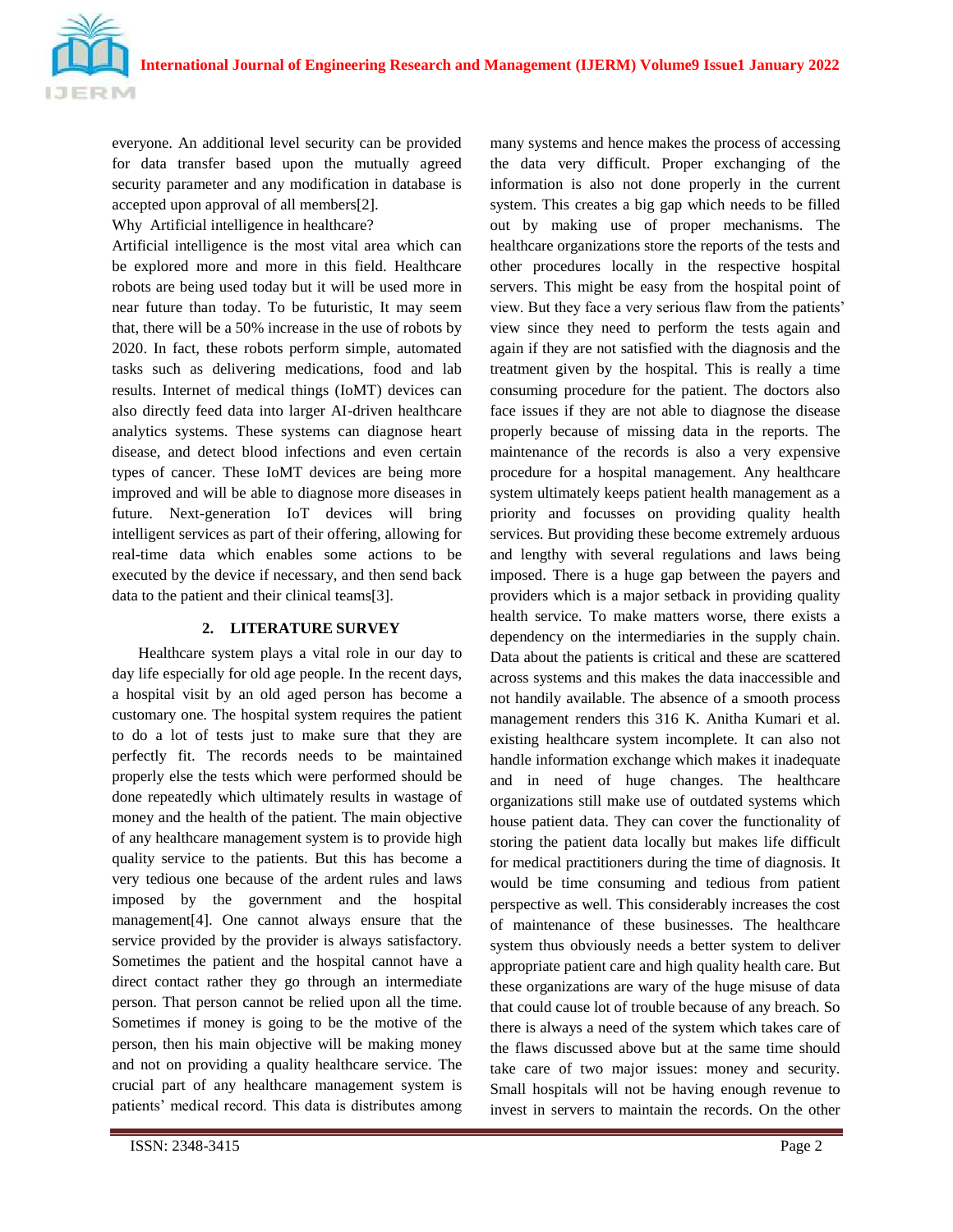

hand multispecialty hospitals have enough money to buy servers but sometimes they are not able to provide quality service to the patients. This is because when any security breach in the security premise, the data are prone to leakage and there won't be any privacy to the patients ‗data. Some of the issues face by the current scenario is: • Part of the data available in the servers is either missing or erroneous. • Proper recording of the reports are not done properly. Sometimes the entry might be made by a newbie who does not have any prior experience. • Apart from identifying a breach in the system, the recovery cost is costly and may increase in future. In the current healthcare system faces many issues and they need a system which performs better. For example, a pharmaceutical company might have patented a new medicine. Initially the cost might be little bit higher. So some fraudulent companies which want to make money might produce similar medicine with similar name and appearance and release the same into the market at a very low cost. People tend to be get attracted by such product as they do not want to spend money on a similar costly product. This results in a very big loss to the company. Many do not find this as a very dangerous issue[5]. Counterfeiting the drugs is an important issue to be taken care of. Unless and until there is no problem arising, the fraudulent company goes on with the production. If in case a massive death rate occurs in a particular, after consuming the fraudulent medicine, there the issue starts. The authorized manufacturer of the medicine might face some legal issues. If the supply is tracked properly, then these kinds of issues might be eradicated to a considerable extent.

As of December 2018, a survey revealed the following:

• These fraudulent activities take place mostly in China and India.

• According to Word Heath Organisation, either the drugs contain wrong components or it contains wrong composition of the components.

• A total of 200 billion dollars is involved in this per year 12 Securing Internet of Medical Things.

• Out of this, a major portion of income comes through the ales of the drugs through internet. • This involves a coverage of 30% of the rugs sold worldwide. It is not the fact that simply manufacturing fake medicine is illegal. This in turn might result in many other serious issues [5]. The patients may buy such fake

medicines unknowingly. No proper guarantee can be given that the medicines might cure the diseases in all the cases. Sometimes taking a contaminated or wrong medicine for a prolonged period might result in many serious ailments. This is because the companies do not mix the ingredient in proper proportions. The way in which these medicines are administered to the patients might differ from one company to another. Also this results in a huge loss to the nations' revenue.

Millions of dollars are involved in this sector. Also there will be recession in this area as the companies do not need so many employees. Blockchain can be used here to solve this problem [6–11]. Another persistent difficulty in today's healthcare system is Health Information Exchange. Even though many fraudulent companies make money out of this business, the one who is directly affected is the patient. They actually do not have any idea about what is happening in the background. The details about the patient are leaked out and sometimes they are sold out for research purpose. They don't have any idea about what data is stored, where it gets stored, how it gets stored and who stores it. The mere presence of technologies and cutting edge gadgets in the healthcare facilities does not provide means of collection, analysis and seamless data exchange. Thus, today's healthcare system needs a system that is efficient in terms of both economy and usage, smooth in functioning and also transparent. All this paved way for the introduction of a technology in the healthcare system, the Blockchain.

Patient health data management is difficult because of two main issues in the healthcare industry[12].

• First, each patient is unique therefore there can be no such thing as a common disease or common treatment strategy. So what works on a patient might not work on the other and vice versa due to inter-individual variability. Hence, there is a need to access the complete medical records in order to adapt the treatment and provide personalised care. All in all, healthcare is becoming more and more patient-centred and thus more and more specific ad patient data oriented.

• Second, sharing information among the medical community is a major challenge. Even today, doctors use social networks to communicate and share patient data. Medical data is sensitive and should always go through secured networks when revealed. The lack of any sort of secure structure to share data is an important obstacle for scientific advancements. Though medical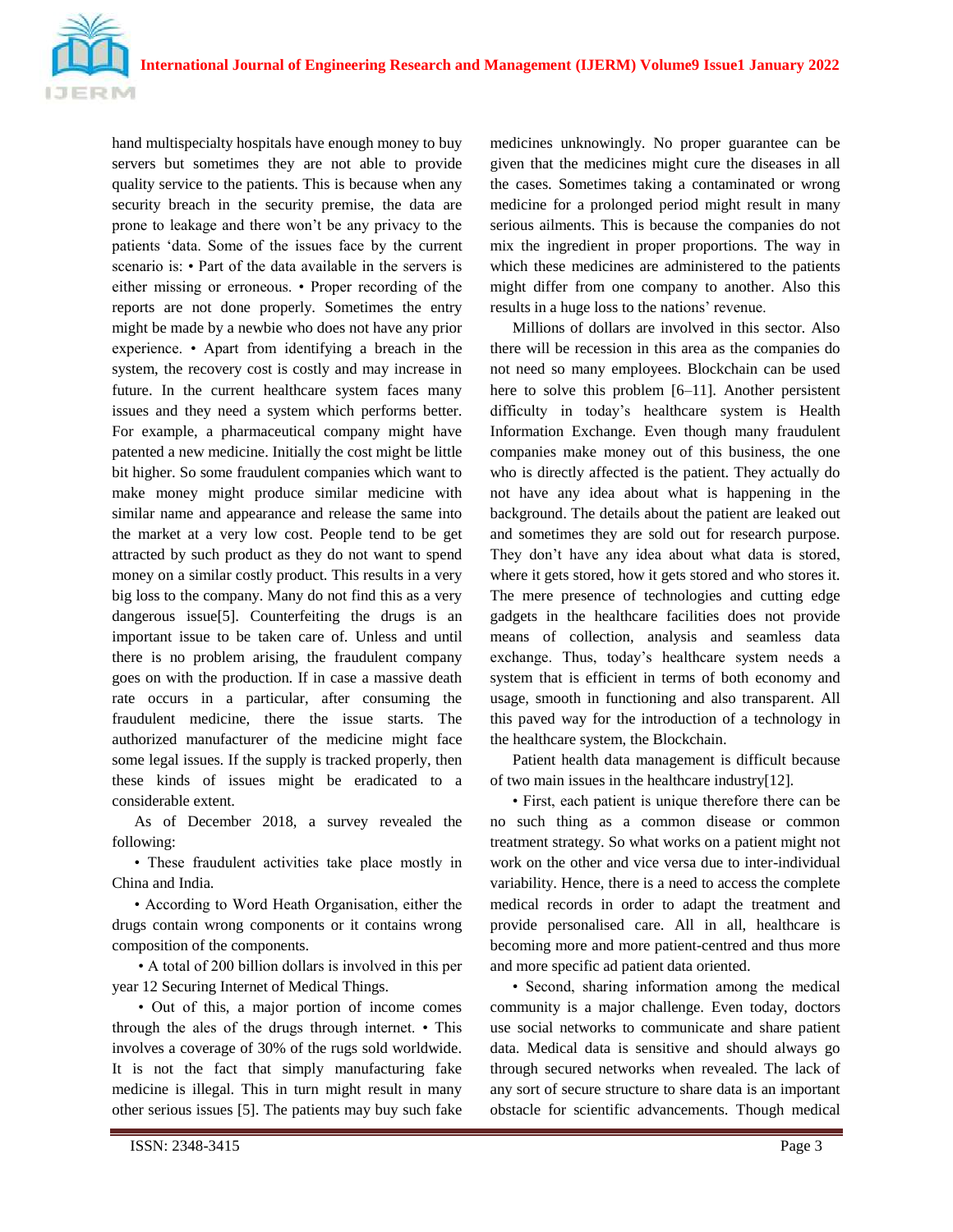records are kept in very different locations without having a common database sounds secure, this derails scientific advances since only on allowing the researchers to access the data there 318 K. Anitha Kumari et al. can be a heavy contribution to scientific advances worldwide especially when it comes to rare diseases or minorities.

#### **3. ORIGINAL CONTRIBUTIONS TO THE PAPER**

The work of this paper intends to create a healthcare platform framework which integrates Blockchain, Internet of Medical Things(IoMT) and Artificial Intelligence(AI) which covers applications namely collecting medical records and analyzing it and maintaining security of it. These applications will eventually enable remote patient monitoring particularly during virus outbreaks thus protecting frontline healthcare professionals by reducing the risk of contracting diseases. Also it enhances the reach of healthcare to people. Further it helps detect and predict future diseases.

## **4. SYSTEM DESIGN**



**Figure 1.** A workflow of blockchain-based healthcare applications.

The workflow is composed of four main layers including healthcare raw data, blockchain technology, healthcare application, and stakeholders.



Figure 2. Internet of medical things (IoMT) in blockchain.

The following sections elaborate mostly on the progress in healthcare IoT and smart medical devices in the AI arena. Figure 3 is an illustration of IoMT in blockchain. *•* Step-1: In the realm of IoMT, the patient is the source of all data. *•* Step-2: Medical IoT devices are normally either attached closely or remotely monitoring patients' body, consequently, generating large volume of data. *•* Step-3: Data generated in step-2 are stored on blocks or on the cloud storage. AI will help blockchain to create intelligent virtual agents, which in turn can create new ledgers automatically. In case of sensitive medical data, where security is the first priority, decentralized AI system could help block chain to reach highest security [135].

*•* Step-4: Healthcare providers are the end users who seek access for a safe and sound care delivery which is authorized by the owner.





**Figure 3.** Healthcare data management in blockchain.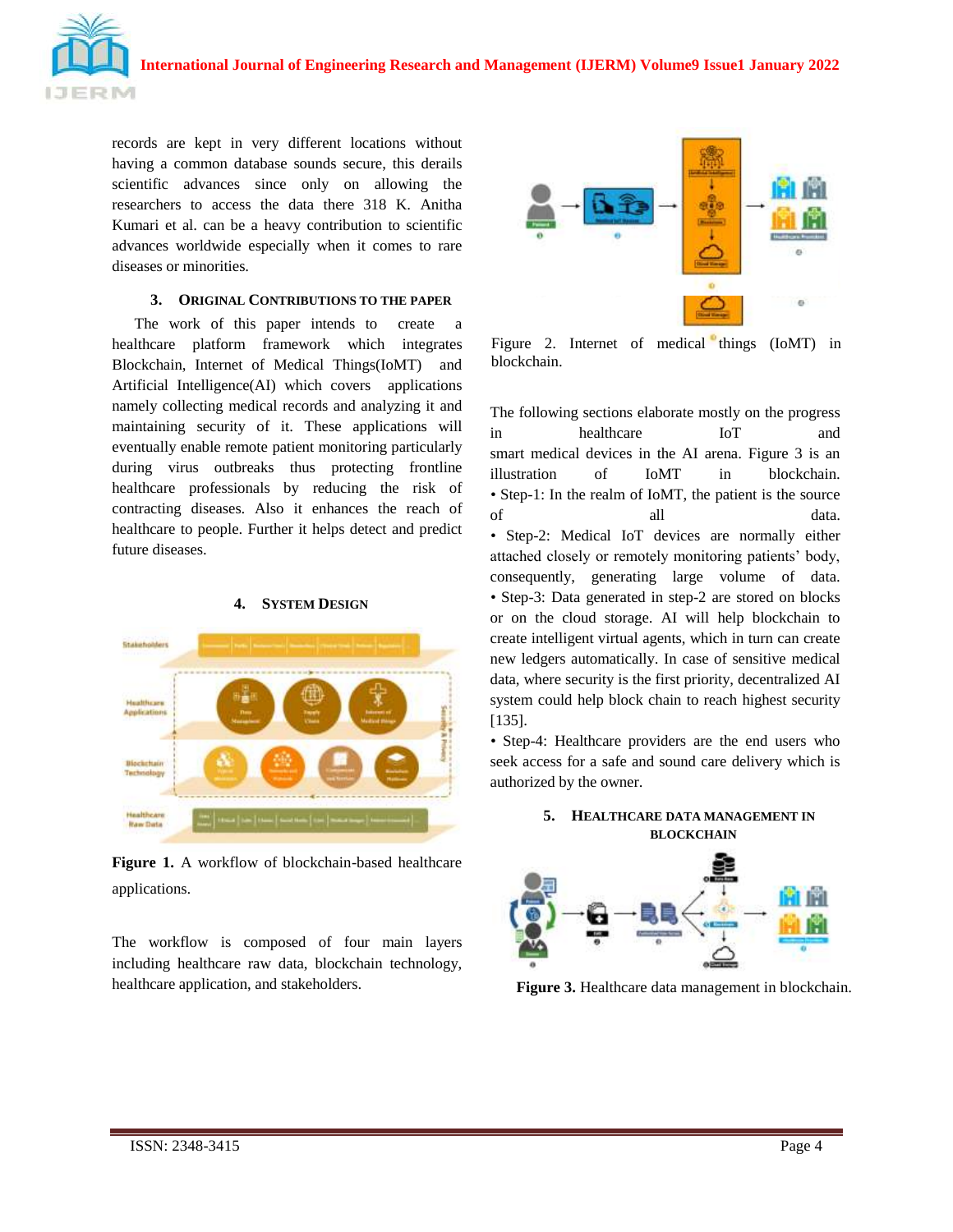

Step-1: Primary data is generated by the interaction between a patient and their doctors and specialists. This data consists of medical history, current problem and other physiological information. *•* Step-2: An EHR is created for each patient using the primary data collected in the first step. Other medical information such as those generated from nursing care, medical imaging, and drug history are also included in EHR.

*•* Step-3: Individual patient who has the ownership of sensitive EHR, and customized access control is given only to the owner of this property. Parties who want to access such valuable information must request permission which is forwarded to the EHR owner, and the owner will decide to whom access will be granted. *•* Step-4, 5, and 6: These three steps are part of the core of the whole process including database, the blockchain, and cloud storage. Database and cloud storage store the records in a distributed manner and a blockchain provides extreme privacy to ensure customized authentic user access. *•* Step-7: Healthcare providers such as ad hoc clinic, community care center, hospitals are the end user who wants to get access for a safe and sound care delivery which will be authorized by the owner. For example, no matter where you are treated in the globe, your health record will be available and accessible on your phone and validated through a distributed ledger such as blockchain, to which healthcare providers would continue to add to over time.

Convergence of these technologies is proposed and challenges will be encountered and solved in the platform to be designed.

Blockchain technology, Artificial Intelligence, and the Internet of Things are brought innovation to the digital world in all aspects. They have the potential to come together and create new business models such as machines that will act as their profit centers. This integration will increase the development of auto business models dramatic way.

The convergence between these technologies will be as follows:

IoT collects and renders healthcare information in the form of data.

Blockchain technology stores healthcare data securely and improves transparency.

AI helps to find multiple patterns based on healthcare data and helps to optimize processes.

Referring to design, AI, IoT, and blockchain are complements, and their integration can deliver the maximum potential all of them have. It will be very productive for the automation and data management in healthcare [17].

The implementation of IoT at a large scale means that there is coordination between billions of devices through data management. According to recent researches, there will be more than 50 billion devices in 2025. So, monitoring them will be a critical task for large organizations. Hence there is a need to integrate blockchain solutions with IoT to reduce problems in this industry.The integration of blockchain with IoT will allow every device with a public key, and it can send encrypted messages to other devices and also receive responses against them. Therefore, it becomes clear that devices have control over their identity. In addition to this, the device can create history and reputed regularly being tracked by blockchain[18].

Blockchain and AI are aiming to reshape multiple industries. Both of them bring a lot of benefits and challenges along with them. The logical combination of these technologies will bring useful outcomes for every industry. Blockchain decentralizes AI processes like data, analytics, and models to offer trust and confidence that end-users need to rely on AI-based business operations.Machines are producing a huge amount of data, and it becomes difficult to make this data invulnerable to hackers. AI models integrated with blockchain solutions strengthen solutions protocols and makes processing faster. Additionally, emerging blockchain technologies use AI to create autonomous organizations and marketplaces that minimize costs and enhance accessibility[18].

Blockchain has the potential to build a connection with AI and IoT because blockchain brings missing trust for both these technologies. When technologies become successful to achieve the trust of multiple communities, they reach the next level. Therefore, the integration of IoT, AI, and Blockchain technology will increase the trust in data at a broad level. The increase in the trust will convince everyone to adopt IoT and AI without any fear. It will take the digital world into a new era where everything will be smart and autonomous[19].

IoT, AI, and blockchain bring outstanding benefits for security, transparency, immutability, and automation of the business process. Furthermore, the integration of blockchain technology with them adds trust to their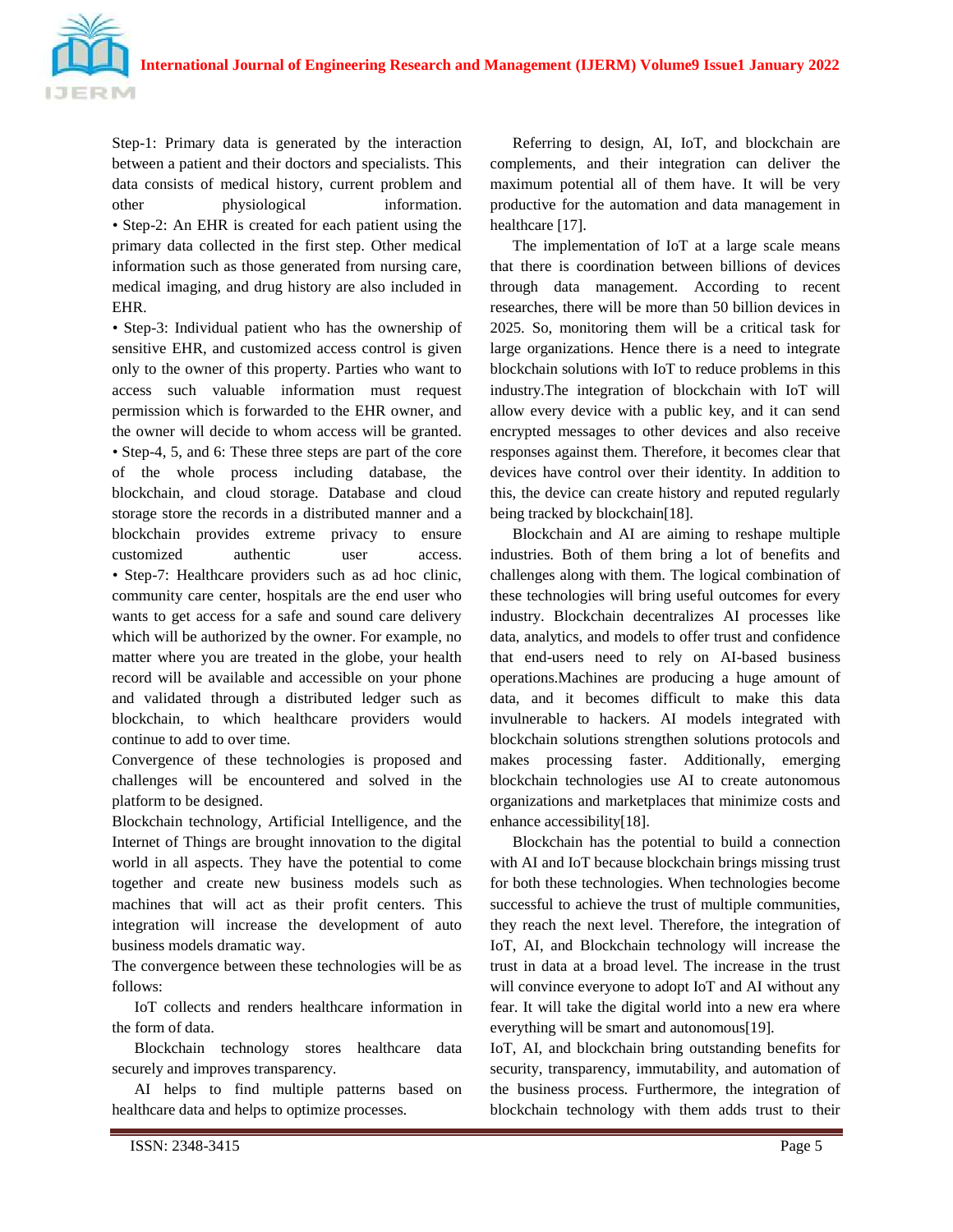

usability. It will make data management more efficient by boosting privacy, security, and standardization of data. If you want to enhance users' interest in your product or service, then add blockchain with AI and IoT[20-25]

## **6. CONCLUSION**

In this paper , we have discussed convergence challenges in combining AI, IoMT and blockchain technology in the field of healthcare. The main problem that we believe it needs attention from researchers is how the blockchain will operate in tandem with AI, IoMT in complex and diverse communication and analytic environments and systems. The IoMT delivery system will be using communication networks owned by different service providers with different data access control policies. For the blockchain technology to work in such an environment, we need research that investigates blockchain mechanisms that promote single global access policy for the whole network. Furthermore, since the network consists of nodes and computers that are spatially separated, there is a need for synchronization mechanisms to identify the order of block additions. We also suggest further research on innovative solutions that promote blockchain as a service that allows various parties (networks, devices, users, etc.) of the IoMT paradigm to access basic coherent blockchain infrastructures in healthcare systems.

#### **References**

- [1] Panesar, A. *Machine Learning and AI for Healthcare: Big Data for Improved Health Outcomes*; Springer: Emeryville, CA, USA, 2019.
- [2] Frost, J.H.; Massagli, M.P. Social uses of personal health information within PatientsLikeMe, an online patient community: What can happen when patients have access to one another's data. *J. Med. Internet Res.***2008**, *10*, e15.
- [3] Castaldo, L.; Cinque, V. Blockchain-based logging for the cross-border exchange of ehealth data in europe. In *International ISCIS Security Workshop*; Springer: Cham, Switzerland, 2018; pp. 46–56.
- [4] Hien, D.T.T.; Hien, D.H.; Pham, V.H. A survey on opportunities and challenges of

Blockchain technology adoption for revolutionary innovation. In Proceedings of the ACM Ninth International Symposium on Information and Communication Technology, Danang City, Vietnam, 6–7 December 2018; pp. 200–207.

- [5] Liang, X.; Zhao, J.; Shetty, S.; Liu, J.; Li, D. Integrating blockchain for data sharing and collaboration in mobile healthcare applications. In Proceedings of the 2017 IEEE 28th Annual International Symposium on Personal, Indoor, and Mobile Radio Communications (PIMRC), Montreal, QC, Canada, 8–13 October 2017; pp. 1–5.
- [6] Patel, V. A framework for secure and decentralized sharing of medical imaging data via blockchain consensus. *Health Inform. J.*  **2018**.
- [7] Fan, K.; Wang, S.; Ren, Y.; Li, H.; Yang, Y. Medblock: Efficient and secure medical data sharing via blockchain. *J. Med. Syst.* **2018**, *42*, 136.
- [8] Ji, Y.; Zhang, J.; Ma, J.; Yang, C.; Yao, X. BMPLS: Blockchain-based multi-level privacy-preserving location sharing scheme for telecare medical information systems. *J. Med. Syst.* **2018**, *42*, 147.
- [9] Shen, B.; Guo, J.; Yang, Y. MedChain: Efficient Healthcare Data Sharing via Blockchain. *Appl. Sci.* **2019**,*9*, 1207.
- [10] Vo, H.T.; Kundu, A.; Mohania, M.K. *Research Directions in Blockchain Data Management and Analytics*; EDBT: Lisbon, Portugal, 2018; pp. 445–448.
- [11] Zhu, L.; Wu, Y.; Gai, K.; Choo, K.K.R. Controllable and trustworthy blockchain-based cloud data management. *Future Gen. Comput. Syst.* **2019**, *91*, 527–535.
- [12] Genestier, P.; Zouarhi, S.; Limeux, P.; Excoffier, D.; Prola, A.; Sandon, S.; Temerson, J.M. Blockchain for consent management in the ehealth environment: A nugget for privacy and security challenges. *J. Int. Soc. Telemed. eHealth* **2017**, *5*, GKR-e24.
- [13] Zhang, R.; Liu, L. Security models and requirements for healthcare application clouds. In Proceedings of the 2010 IEEE 3rd International Conference on cloud Computing,